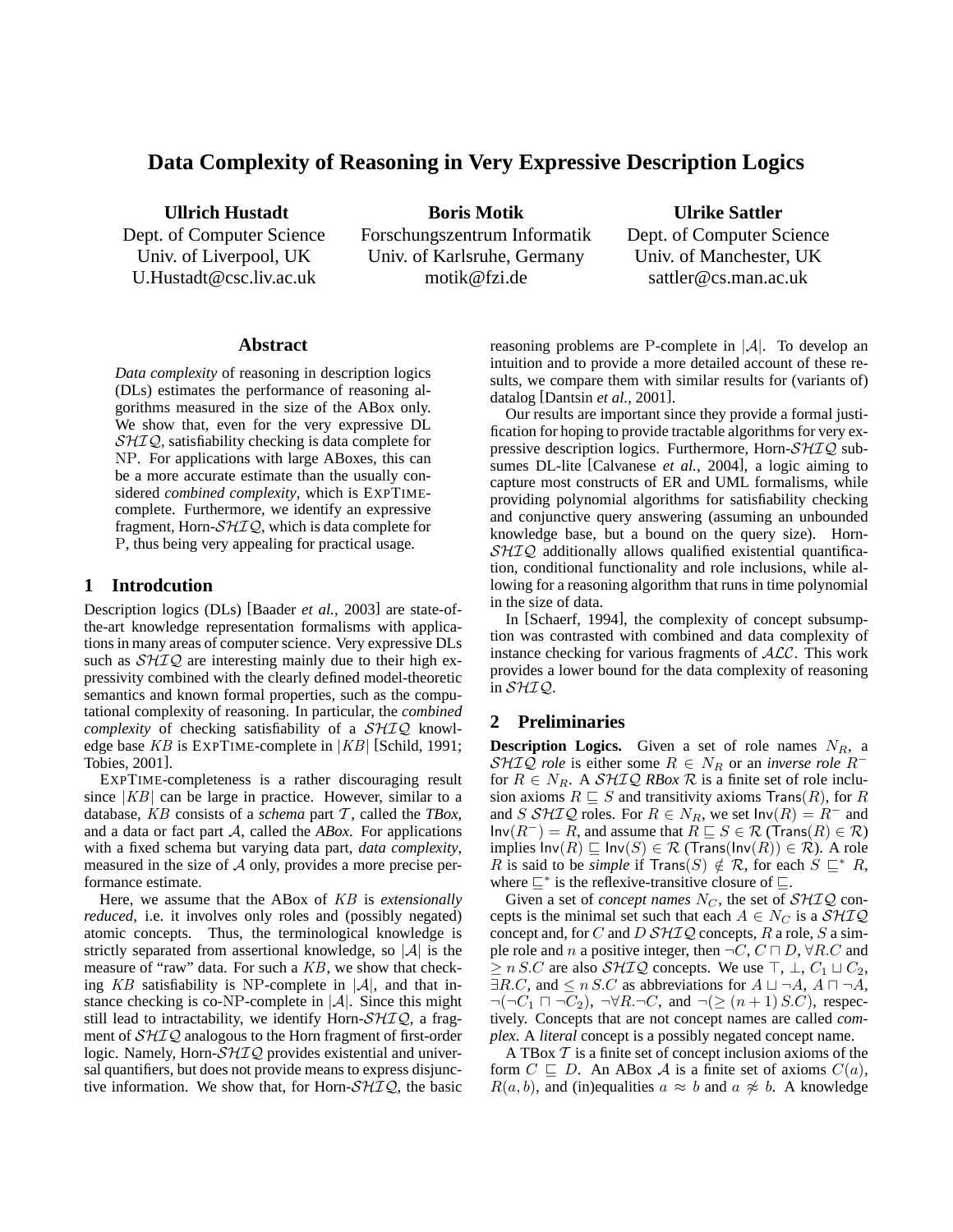Table 1: Semantics of  $\mathcal{SHIQ}$  by Mapping to FOL

| Translating Concepts to FOL                                                                                                      |
|----------------------------------------------------------------------------------------------------------------------------------|
| $\pi_u(A, X) = A(X)$                                                                                                             |
| $\pi_u(C \sqcap D, X) = \pi_u(C, X) \wedge \pi_u(D, X)$                                                                          |
| $\pi_u(\neg C, X) = \neg \pi_u(C, X)$                                                                                            |
| $\pi_y(\forall R.C, X) = \forall y : R(X, y) \rightarrow \pi_x(C, y)$                                                            |
| $\pi_u(>n S.C, X) =$                                                                                                             |
| $\exists y_1,\ldots,y_n : \bigwedge S(X,y_i) \wedge \bigwedge \pi_x(C,y_i) \wedge \bigwedge y_i \not\approx y_j$                 |
| <b>Translating Axioms to FOL</b>                                                                                                 |
| $\pi(C \sqsubseteq D) = \forall x : \pi_y(C, x) \to \pi_y(D, x)$                                                                 |
| $\pi(R \sqsubseteq S) = \forall x, y : R(x, y) \rightarrow S(x, y)$                                                              |
| $\pi(\text{Trans}(R)) = \forall x, y, z : R(x, y) \wedge R(y, z) \rightarrow R(x, z)$                                            |
| $\pi(C(a)) = \pi_u(C, a)$                                                                                                        |
| $\pi(R(a,b)) = R(a,b)$                                                                                                           |
| $\pi(a \circ b) = a \circ b$ for $\circ \in \{\approx, \approx\}$                                                                |
| Translating KB to FOL                                                                                                            |
| $\pi(R) = \forall x, y : R(x, y) \leftrightarrow R^{-}(y, x)$                                                                    |
| $\pi(KB) = \bigwedge_{R \in N_B} \pi(R) \wedge \bigwedge_{\alpha \in \mathcal{T} \cup \mathcal{R} \cup \mathcal{A}} \pi(\alpha)$ |
| $X$ is a meta variable and is substituted by the actual variable.                                                                |
| $\pi_x$ is obtained from $\pi_y$ by simultaneously substituting in the                                                           |
| definition $x_{(i)}$ for all $y_{(i)}$ , respectively, and $\pi_y$ for $\pi_x$ .                                                 |

base KB is a triple  $(\mathcal{R}, \mathcal{T}, \mathcal{A})$ . KB is *extensionally reduced* if all ABox axioms of KB contain only literal concepts.

The semantics of  $KB$  is given by translating it into firstorder logic by the operator  $\pi$  from Table 1. The main inference problem is checking  $KB$  satisfiability, i.e. determining if a first-order model of  $\pi(KB)$  exists. An individual a is an *instance* of a concept C w.r.t. KB if  $\pi(KB) \models \pi_y(C, a)$ , which is the case iff  $KB \cup \{\neg C(a)\}\$ is unsatisfiable.

The logic  $\mathcal{ALCHIQ}$  is obtained by disallowing transitivity axioms in  $\mathcal{SHIQ}$  RBoxes, and  $\mathcal{ALC}$  is obtained by disallowing RBoxes, inverse roles and number restrictions. A logic  $\mathcal L$ is *between* logics  $\mathcal{L}_1$  and  $\mathcal{L}_2$  if it contains at least the primitives from  $\mathcal{L}_1$  and at most the primitives from  $\mathcal{L}_2$ .

We measure the *size* of concepts by their length, and assume *unary coding of numbers*, i.e.  $|\leq n R.C| = n + 1 + |C|$ , and use  $|R(a, b)| = |(\neg)A(a)| = 3$ .

**Disjunctive Datalog.** A *datalog term* is a constant or a variable, and a *datalog atom* has the form  $A(t_1, \ldots, t_n)$  or  $t_1 \approx t_2$ , where  $t_i$  are datalog terms. A *disjunctive datalog program with equality* P is a finite set of rules of the form  $A_1 \vee ... \vee A_n \leftarrow B_1, ..., B_m$  where  $A_i$  and  $B_j$  are datalog atoms. Each rule is required to be *safe*, i.e. each variable occurring in the rule must occur in at least one body atom. A *fact* is a rule with  $m = 0$ . For the semantics, we take a rule to be equivalent to a clause  $A_1 \vee ... \vee A_n \vee \neg B_1 \vee ... \vee \neg B_m$ . We consider only Herbrand models, and say that a model  $M$  of  $P$ is *minimal* if there is no model M' of P such that  $M' \subsetneq M$ . A ground literal A is a *cautious answer* of P (written  $P \models_c A$ ) if  $A$  is true in all minimal models of  $P$ . First-order entailment coincides with cautious entailment for positive ground atoms.

**Reducing** KB **to Disjunctive Datalog.** The results in this paper are based on our algorithm from [Hustadt *et al.*, 2004b]. For a  $\mathcal{SHTQ}$  knowledge base KB, this algorithm computes a

Table 2: Types of  $ALCHIQ$ -clauses

|                                                                                                                | $\neg R(x,y) \vee \mathsf{Inv}(R)(y,x)$                                                                                            |  |  |
|----------------------------------------------------------------------------------------------------------------|------------------------------------------------------------------------------------------------------------------------------------|--|--|
| Translating Concepts to FOL                                                                                    | $\overline{\neg R(x,y)\vee S(x,y)}$                                                                                                |  |  |
| $\pi_y(A, X) = A(X)$                                                                                           | $\mathbf{P}^{\mathbf{f}}(x) \vee R(x, f(x))$                                                                                       |  |  |
| $C \cap D, X) = \pi_y(C, X) \wedge \pi_y(D, X)$                                                                |                                                                                                                                    |  |  |
| $\pi_y(\neg C, X) = \neg \pi_y(C, X)$                                                                          | $\mathbf{P}^{\mathbf{f}}(x) \vee R(f(x),x)$                                                                                        |  |  |
| $(\forall R.C, X) = \forall y : R(X, y) \rightarrow \pi_x(C, y)$                                               | $5\overline{\mathbf{P_1}(x)\vee\mathbf{P_2}(\mathbf{f}(x))\vee\bigvee f_i(x)} \approx f_j(x)$                                      |  |  |
| $n S.C, X$ ) =                                                                                                 | $\overline{\mathbf{p_1}(x) \vee \mathbf{P_2}(g(x)) \vee \mathbf{P_3}(f(g(x))) \vee \bigvee t_i \textcolor{red}{\approx} \neq t_j}$ |  |  |
| $\exists y_1,\ldots,y_n : \bigwedge S(X,y_i) \land \bigwedge \pi_x(C,y_i) \land \bigwedge y_i \not\approx y_j$ | where $t_i$ and $t_j$ are of the form $f(g(x))$ or x                                                                               |  |  |
| <b>Translating Axioms to FOL</b>                                                                               | $\sqrt{\mathbf{P_1}(x)} \vee \mathbf{\sqrt{-R}}(x,y_i) \vee \mathbf{P_2}(y) \vee \mathbf{\sqrt{-y}}_i \approx y_j$                 |  |  |
| $\pi(C \sqsubseteq D) = \forall x : \pi_y(C, x) \rightarrow \pi_y(D, x)$                                       | $\overline{\text{B} \mid \text{R}(\text{a},\text{b}) \vee \text{P}(\text{t}) \vee \bigvee t_i \text{\textless}\#t_j}$              |  |  |
| $\pi(R \sqsubseteq S) = \forall x, y : R(x, y) \rightarrow S(x, y)$                                            | where $t_{(i)}$ are a constant b or a functional term $f_i(a)$                                                                     |  |  |

positive disjunctive datalog program with equality  $DD(KB)$ which is equisatisfiable with KB.

 $\pi(KB) = \bigwedge_{R \in N_R} \pi(R) \wedge \bigwedge_{\alpha \in T \cup R \cup A} \pi(\alpha)$  are known to be difficult to handle, so KB is preprocessed A minor obstacle in computing  $DD(KB)$  are the transitivity axioms which, in their clausal form, do not contain a literal in which all variables of a clause occur. Such clauses into an equisatisfiable  $\mathcal{ALCHIQ}$  knowledge base  $\Omega(KB)$ . Roughly speaking, a transitivity axiom  $Trans(S)$  is replaced with axioms of the form  $\forall R.C \sqsubseteq \forall S.(\forall S.C)$ , for each R with  $S \subseteq^* R$  and C a concept occurring in KB. This transformation is polynomial, so in the rest of this paper w.l.o.g. we assume  $KB$  to be an  $ALCHIQ$  knowledge base.

> The next step is to translate  $\Omega(KB)$  into clausal first-order logic. Assuming  $\pi$  is defined as in Table 1,  $\pi(\Omega(KB))$  is transformed into a set of clauses Ξ(KB) using *structural transformation* to avoid an exponential blowup [Nonnengart and Weidenbach, 2001]. Roughly speaking, the structural transformation introduces a new name for each complex subformula of  $\pi(\Omega(KB))$ . A specialized version of the structural transformation is presented in detail in Section 4.

> A core property of  $\Xi(KB)$  is that it only contains clauses of one of the forms given in Table 2; such clauses are called  $ALCHIQ$ -clauses. For a term t,  $P(t)$  denotes a disjunction of the form  $(\neg)P_1(t) \vee \dots \vee (\neg)P_n(t)$ , and  $\mathbf{P}(\mathbf{f}(x))$  denotes a disjunction of the form  $\mathbf{P_1}(f_1(x)) \vee \ldots \vee \mathbf{P_n}(f_m(x))$  (notice that this allows each  $P_i(f_i(x))$  to contain positive and negative literals).

> Next, the RBox and TBox clauses of  $\Xi(KB)$  are saturated by basic superposition [Bachmair *et al.*, 1995; Nieuwenhuis and Rubio, 1995]—a clausal equational theorem proving calculus. Due to space limitations, we are unable to present the rules of basic superposition; it can be considered to be an optimized version of the well-known paramodulation calculus. Let  $\Gamma$  be the saturated set of clauses. In this key step, all non-ground consequences of KB are computed. In [Hustadt *et al.*, 2004b], we have shown the following key property: (♠) an application of a basic superposition inference rule to  $ALCHIQ$ -clauses produces an  $ALCHIQ$ -clause. The proof examines all inference rules and clause types.

> Furthermore, by examining the types of clauses from Table 2, one can show the following property:  $(\clubsuit)$  for a finite KB, the number of  $\text{ALCHIQ}$ -clauses unique up to variable renaming is exponential in  $|KB|$ . The proof is a straightforward counting exercise since the number of variables and the depth of functional terms in  $ALCHIQ$ -clauses are bounded.

Each inference step can be carried out in polynomial time,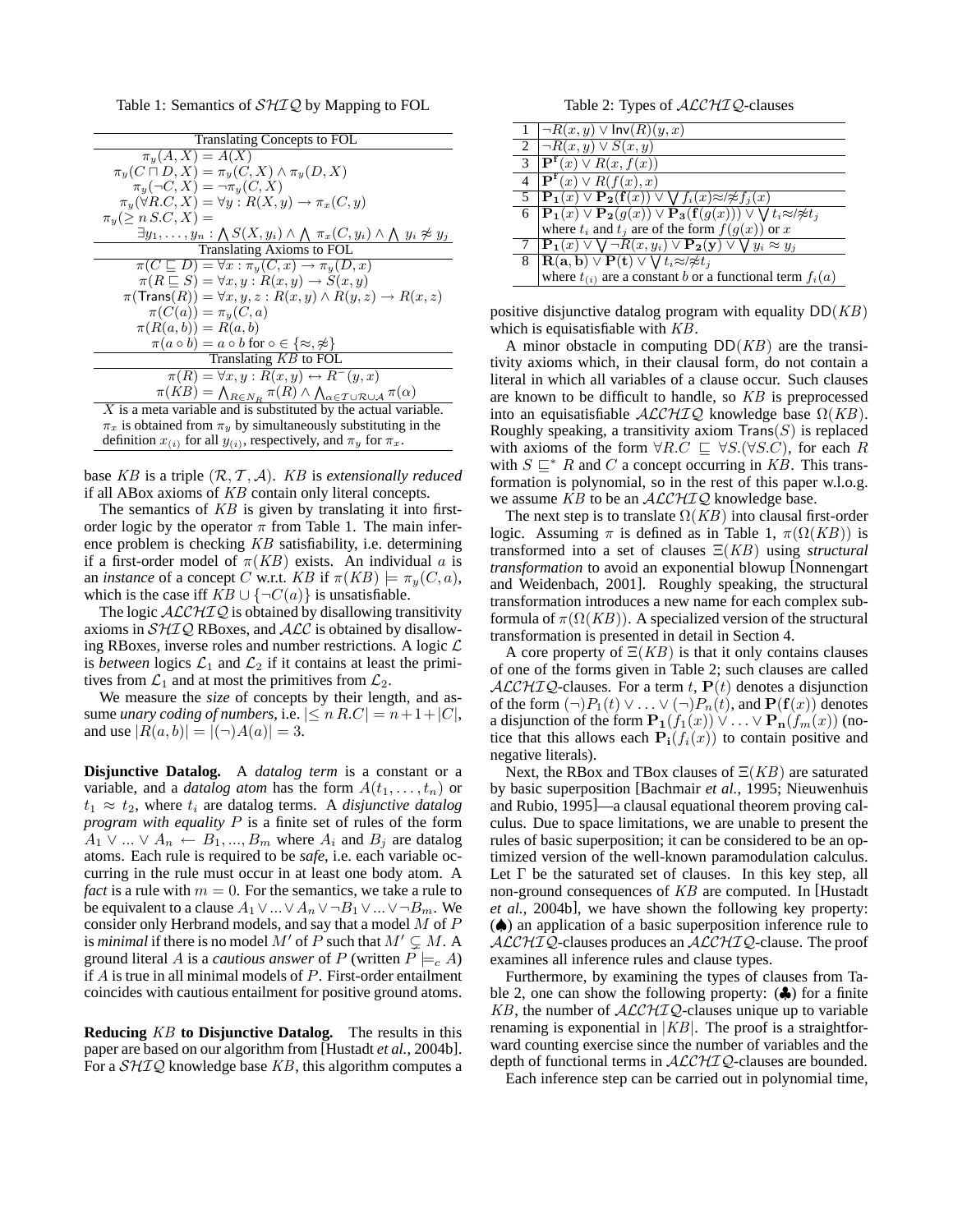so by  $(\spadesuit)$  and  $(\clubsuit)$ , after at most exponentially many steps, all ALCHIQ-clauses are derived, and saturation terminates.

Satisfiability of  $\Xi(KB)$  can be decided by further saturating  $\Gamma \cup \Xi(\mathcal{A})$  by basic superposition. Since Γ contains all non-ground consequences of  $\Xi(KB)$ , all remaining inferences will produce only ground clauses, and will not involve clauses of type 4 and 6. These inferences can be simulated in a disjunctive datalog program by transforming  $\Gamma$  into a function-free clause set, and by introducing new constants playing the role of ground functional terms, as described next.

We define an operator  $\lambda$  transforming  $\Gamma$  as follows: (*i*) each functional term  $f(a)$  is replaced with a new, globally unique constant  $a_f$ ; (*ii*) each term  $f(x)$  is replaced with a new, globally unique variable  $x_f$ ; (*iii*) for each variable in a clause introduced in step (*ii*),  $\lambda$  appends a literal  $\neg S_f(x, x_f)$ , where  $S_f$  is a new predicate unique for the function symbol  $f$ ; (*iv*) if some variable  $x$  occurs in a positive, but not in a negative literal in a clause, then the literal  $\neg HU(x)$  is appended to the clause;  $(v)$  for each function symbol  $f$  and each constant  $a$ from  $\Xi(KB)$ , the facts  $S_f(a, a_f)$ ,  $HU(a)$  and  $HU(a_f)$  are added. The set of (function-free) clauses obtained by applying  $\lambda$  to  $\Gamma \cup \Xi(\mathcal{A})$  is denoted with FF(KB). An example of applying  $\lambda$  to a clause of type 5 is shown below.

$$
\neg C(x) \lor D(f(x)) \Rightarrow^{\lambda} \neg S_f(x, x_f) \lor \neg C(x) \lor D(x_f)
$$

Now each remaining ground inference by basic superposition in  $\Gamma \cup \Xi(\mathcal{A})$  can be simulated by a sound inference step in FF(KB), and vice versa [Hustadt *et al.*, 2004b], so KB and  $FF(KB)$  are equisatisfiable. Since  $FF(KB)$  does not contain functional terms and all its clauses are safe, each clause can be rewritten into a positive disjunctive rule; let  $DD(KB)$  be the resulting set of rules. The following theorem summarizes the properties of  $DD(KB)$ :

**Theorem 1** ([Hustadt *et al.*, 2004b])**.** *For* KB *an* ALCHIQ *knowledge base, the following claims hold: (*i*)* KB *is unsatisfiable iff*  $DD(KB)$  *is unsatisfiable;* (ii)  $KB = \alpha$  *iff*  $DD(KB) \models_c \alpha$ , for  $\alpha$  of the form  $A(a)$  or  $S(a, b)$ , A a *concept name, and S a simple role;* (iii)  $KB \models C(a)$  *iff*  $DD(KB\cup{C \subseteq Q}) \models_c Q(a)$ , for C a complex concept, and Q *a new concept name; (*iv*) the number of rules in* DD(KB) *is at most exponential in* |KB|*, the number of literals in each rule is at most polynomial in* |KB|*, and* DD(KB) *can be computed in time exponential in* |KB|*.*

### **3 Data Complexity of Reasoning in** SHIQ

For an extensionally reduced  $\mathcal{SHIQ}$  knowledge base KB, an upper bound for the data complexity follows from the reduction of  $KB$  to  $DD(KB)$ . Before presenting the details, we first discuss the intuition behind this result.

By Theorem 1,  $|DD(KB)|$  is exponential in |KB|. However, a closer inspection of the reduction algorithm reveals that the exponential blowup is caused by the rules obtained by saturating  $ALCHIQ$ -clauses of types  $1 - 7$ , which correspond to TBox and RBox, but not to ABox clauses. Hence, the size of the rules of  $DD(KB)$  is exponential in the size of TBox and RBox; however, the size of the facts in  $DD(KB)$ is linear in the size of the ABox. Therefore, data complexity of checking satisfiability of  $DD(KB)$  corresponds to data complexity of checking satisfiability of a positive disjunctive datalog program, and is thus in NP. Intuitively, this is due to nice property of  $\mathcal{SHIQ}$  that TBox and RBox reasoning does not "interfere" with ABox reasoning, i.e. all non-ground consequences of KB can be computed without taking the ABox into account. Notice that this result holds even for binary number coding.

**Lemma 1** (Membership)**.** *For* KB *an extensionally reduced* SHIQ *knowledge base, satisfiability of* KB *can be decided in non-deterministic polynomial time in* |A|*.*

*Proof.* Let  $c$  be the number of constants,  $f$  the number of function symbols in the signature of  $\Xi(KB)$ , and s the number of facts in  $\Xi(KB)$  (which is equal to the number of facts in  $\mathcal{A}$ ). By definition of  $\lambda$ , the number of constants in DD(*KB*) is bounded by  $\ell_1 = c + cf$  (*cf* accounts for constants of the form  $a_f$ ), and the number of facts in  $DD(KB)$ is bounded by  $\ell_2 = s + c + 2cf$  (c accounts for facts of the form  $HU(a)$ , one cf accounts for facts of the form  $S_f(a, a_f)$ , and the other cf accounts for facts of the form  $HU(a_f)$ ). All function symbols are introduced by skolemizing TBox concepts  $\exists R.C$  and  $\geq n R.C$ . Since  $|T|$  and  $|R|$  are constant, f is also a constant, so both  $\ell_1$  and  $\ell_2$  are linear in  $|\mathcal{A}|$ .

Hence,  $|DD(KB)|$  can be exponential in  $|KB|$  only because the non-ground rules in  $DD(KB)$  are obtained from exponentially many clauses of types  $1 - 7$ . Since these clause types do not contain ABox clauses, the number of clauses obtained after saturation is obviously exponential in  $|\mathcal{T}| + |\mathcal{R}|$ only. Since we assume that the latter is constant, both the number of rules in  $DD(KB)$  and their length are bounded by constants, so  $|DD(KB)|$  is polynomial in  $|A|$ , and can be computed from KB in time polynomial in  $|\mathcal{A}|$ .

As  $KB$  and  $DD(KB)$  are equisatisfiable, the data complexity of checking satisfiability of KB follows from the data complexity of checking satisfiability of  $DD(KB)$ , which is NP-complete [Dantsin *et al.*, 2001]: assuming DD(KB) contains  $r$  rules and at most  $v$  variables in a rule, the number of literals in a ground instantiation ground( $DD(KB)$ ) is bounded by  $r \cdot \ell_1^{\overline{v}} + \ell_2$  (in each rule, each variable can be replaced in  $\ell_1$  possible ways). Assuming r and v are constants,  $\wp = |\text{ground}(DD(KB))|$  is polynomial in |A|. Satisfiability of ground( $DD(KB)$ ) can be checked by nondeterministically generating an interpretation of size at most  $\wp$ , and then checking whether it is a model. Both tasks can be performed in polynomial time, so the overall algorithm is obviously non-deterministically polynomial in  $|\mathcal{A}|$ .  $\Box$ 

The hardness of the satisfiability checking problem follows from [Schaerf, 1994, Lemma 4.2.7]. Actually, the lemma shows co-NP-hardness of instance checking, by a reduction of satisfiability of 2-2-CNF propositional formulae. The reduction produces an extensionally reduced ABox and a single TBox axiom, so it applies in our case as well. Hence, we immediately obtain the following result:

**Theorem 2.** *Let* KB *be an extensionally reduced knowledge base in any logic between* ALC *and* SHIQ*. Then (*i*) deciding* KB *satisfiability is data complete for* NP *and (*ii*) deciding whether*  $KB \models (\neg)C(a)$  *with*  $|C|$  *bounded is data complete for co-*NP*.*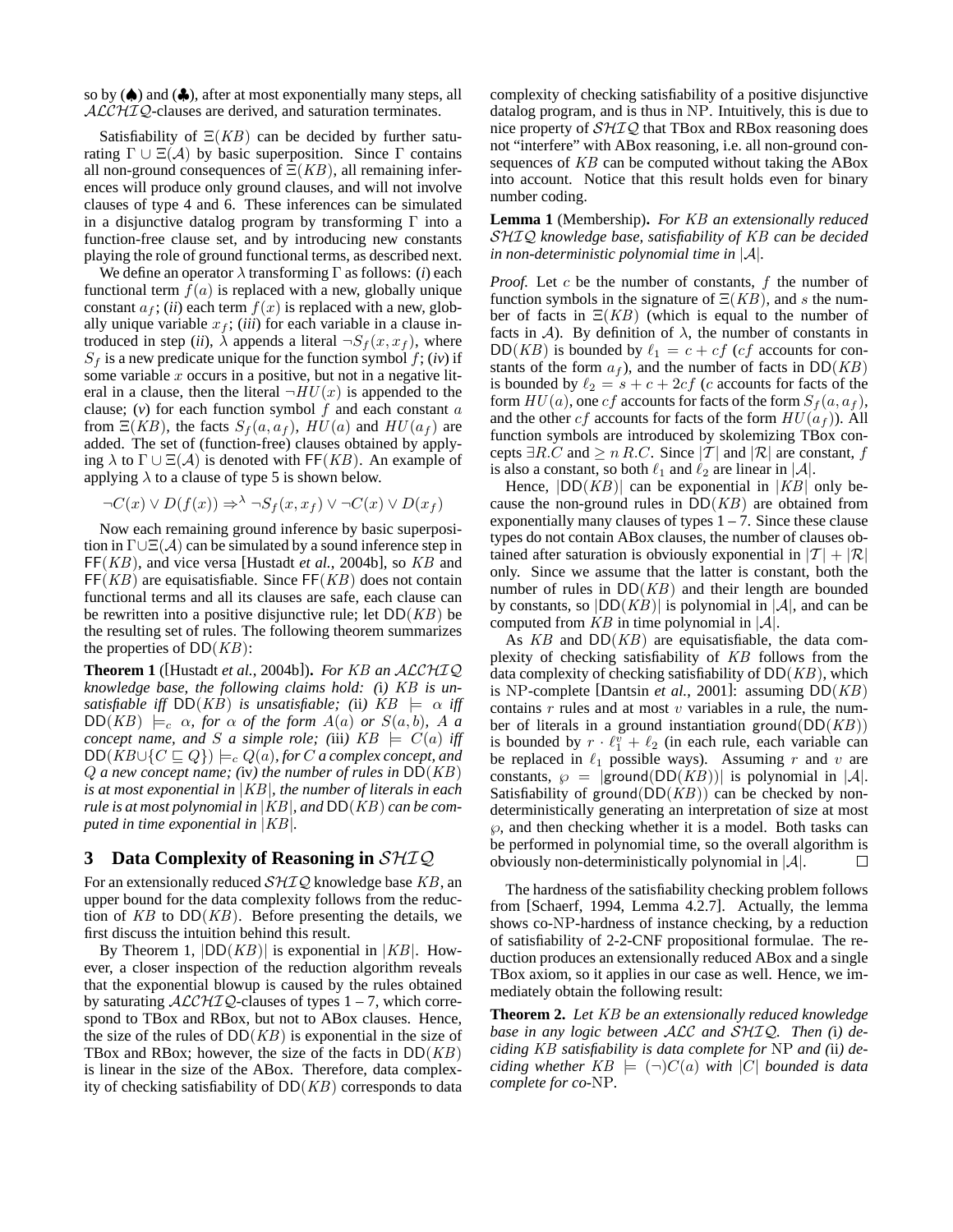# **4 A Horn Fragment of** SHIQ

Horn logic is a well-known fragment of first-order logic where formulae are restricted to clauses containing at most one positive literal. The main limitation of Horn logic is its inability to represent disjunctive information; however, its main benefit is the existence of practical refutation procedures. Furthermore, data complexity of query answering in Horn logic without function symbols is P-complete [Dantsin *et al.*, 2001], which makes it appealing for practical usage.

Following this idea, in this section we identify a Horn fragment of  $\mathcal{SHIQ}$ , where disjunction is traded for P-complete data complexity. Roughly speaking, in Horn- $\mathcal{SHIQ}$ , only axioms of the form  $\bigcap C_i \sqsubseteq D$  are allowed, where each  $C_i$  has the form A or  $\exists R.A$ , and D has the form  $A, \perp, \exists R.A, \forall R.A$ ,  $\geq n R.A$  or  $\leq 1 R$ . Whereas such a definition succinctly demonstrates the expressivity of the fragment, in general it is too restricting: e.g., the axiom  $A_1 \sqcup A_2 \sqsubseteq \neg B$  is not Horn, but it is equivalent to Horn axioms  $A_1 \sqcap B \sqsubseteq \bot$  and  $A_2 \sqcap B \sqsubseteq \bot$ . Similarly, a non-Horn axiom  $A \subseteq \exists R.(\exists R.B)$  can be transformed into Horn axioms  $A \sqsubseteq \exists R.Q$  and  $Q \sqsubseteq \exists R.B$  by introducing a new name  $Q$  for the subconcept  $\exists R.B.$  To avoid dependency on such obvious syntactic transformations, we give a rather technical definition of Horn- $\mathcal{SHIQ}$ .

We first adapt the notions of positions and polarity in firstorder formulae to DL. A *position* p is a finite sequence of integers; the empty position is denoted with  $\epsilon$ . If a position  $p_1$  is a proper prefix of a position  $p_2$ , then and  $p_1$  is *above*  $p_2$ , and  $p_2$  is *below*  $p_1$ . For a concept  $\alpha$ , the subterm at a position p, written  $\alpha|_p$ , is defined as follows:  $\alpha|_{\epsilon} = \alpha$ ;  $(\neg D)|_{1p} =$  $D|_p$ ;  $(D_1 \circ D_2)|_{ip} = D_i|_p$  for  $\circ \in \{\Box, \Box\}$  and  $i \in \{1, 2\}$ ;  $\alpha|_1 = R$  and  $\alpha|_{2p} = D|_p$  for  $\alpha = \Diamond R.D$  and  $\Diamond \in \{\exists, \forall\};$  and  $\alpha|_1 = n$ ,  $\alpha|_2 = R$  and  $\alpha|_{3p} = D|_p$  for  $\alpha = \infty$  n R.D and  $\bowtie \in \{\leq, \geq\}$ . A *replacement* of a subterm of  $\alpha$  at position p with a term  $\beta$  is defined in the standard way and is denoted as  $\alpha[\beta]_p$ . For a concept  $\alpha$  and a position p such that  $\alpha|_p$  is a concept, the *polarity* of  $\alpha|_p$  in  $\alpha$ , denoted as  $\text{pol}(\alpha, p)$ , is defined as follows:

 $\textsf{pol}(C, \epsilon) = 1;$  $\mathsf{pol}(C_1\circ C_2, ip) = \mathsf{pol}(C_i,p) \text{ for } \circ \in \{\sqcap,\sqcup\}, i\in \{1,2\};$  $\mathsf{pol}(\Diamond R.C, 2p) = \mathsf{pol}(C,p) \text{ for } \Diamond \in \{\exists, \forall\};$  $\mathsf{pol}(\geq n R.C, 3p) = \mathsf{pol}(C,p);$  $\mathsf{pol}(\neg C, 1p) = -\mathsf{pol}(C, p);$  $\mathsf{pol}(\leq n R.C, 3p) = -\mathsf{pol}(C,p).$ 

Intuitively, pol $(\alpha, p)$  equals 1 if  $\alpha|_p$  occurs in  $\alpha$  under an even number of explicit and implicit negations, and −1 otherwise.

**Definition 1.** *In Table 3, we define two mutually recursive*  $functions$   $\mathsf{pl}^+$  *and*  $\mathsf{pl}^-$ *, where*  $\text{sgn}(0) = 0$  *and*  $\text{sgn}(n) = 1$  *for*  $n > 0$ *. For a concept* C and a position p of a subconcept in C, *let*  $\textsf{pl}(C, p) = \textsf{pl}^+(C|p)$  *if*  $\textsf{pol}(C, p) = 1$ *, and let*  $\textsf{pl}(C, p) = 1$  $p^{-}(C|_{p})$  *if*  $pol(C, p) = -1$ .

*A concept C is a* Horn *concept if*  $\text{pl}(C, p) \leq 1$  *for each position* p *of a subconcept in* C *(including the empty position* ǫ*). An extensionally reduced* ALCHIQ *knowledge base* KB *is* Horn *if, for each axiom*  $C \sqsubseteq D \in KB$ *, the concept*  $\neg C \sqcup D$ *is Horn. An extensionally reduced* SHIQ *knowledge base KB is* Horn *if*  $\Omega(KB)$  *is Horn.* 

Table 3: Definitions of  $pl$ <sup>+</sup> and  $pl$ <sup>-</sup>

|                           | $+7n$                                                               | ا $\mathsf{I}^-(D)$                                                                                                                                 |
|---------------------------|---------------------------------------------------------------------|-----------------------------------------------------------------------------------------------------------------------------------------------------|
|                           |                                                                     |                                                                                                                                                     |
|                           |                                                                     |                                                                                                                                                     |
|                           |                                                                     |                                                                                                                                                     |
| $\sim$<br>¬C≒             | $\overline{\mathcal{C}}$                                            |                                                                                                                                                     |
| $\bigcap C_i$             | $\max_i \; \mathsf{sgn}(\mathsf{pl}^+(C_i))$                        |                                                                                                                                                     |
|                           | $\sum_i$ sgn(pl <sup>+</sup> ( $C_i$ ))                             | $\begin{array}{l} \sum_i \, \text{sgn}(\mathsf{pl}^-(C_i)) \\ \max_i \, \text{sgn}(\mathsf{pl}^-(C_i)) \\ \text{sgn}(\mathsf{pl}^-(C)) \end{array}$ |
| $\bigcup_{i \in R.C} C_i$ |                                                                     |                                                                                                                                                     |
| $\forall R.C$             | $sgn(\mathsf{pl}^+(C))$                                             |                                                                                                                                                     |
| $\geq n R.C$ 1            |                                                                     | $\frac{(n-1)n}{2} + n \operatorname{sgn}(\mathsf{pl}^{+}(C))$                                                                                       |
|                           |                                                                     |                                                                                                                                                     |
|                           | $\leq n R.C \frac{n(n+1)}{2} + (n+1)\text{sgn}(\textsf{pl}^-(C))$ 1 |                                                                                                                                                     |

It is easy to see that, for a concept  $C$  without complex subconcepts,  $\mathsf{pl}^+(C)$  yields the maximal number of positive literals in clauses obtained by clausifying  $\forall x : \pi_y(C, x)$ . To clausify a concept  $C$  containing a complex subconcept at a position p, one should consider if  $C|_p$  occurs in C under positive or negative polarity. E.g., in  $\neg(\neg A \sqcap \neg B)$  the concepts A and B occur effectively positive, and  $\Box$  is effectively  $\Box$ . Hence,  $\mathsf{p} \mathsf{l}^+(C|_p)$  ( $\mathsf{p} \mathsf{l}^-(C|_p)$ ) counts the number of positive literals used to clausify  $C|_p$ , provided that  $C|_p$  occurs in C under positive (negative) polarity. The function sgn( $\cdot$ ) takes into account that  $C|_p$  will be replaced in C by structural transformation with only one concept name, even if clausification of  $C|_p$  produces more than one positive literal. E.g., to clausify  $C = \forall R.(D_1 \sqcup D_2)$ , the structural transformation replaces  $D_1 \sqcup D_2$  with an new concept name Q, yielding  $C' = \overline{\forall} R.Q$ ; then clausifying C' produces a clause with only one positive literal. Now a concept  $C$  is Horn if the maximal number of positive literals obtained by clausifying subconcepts of  $C$  is at most one.

If a concept C has a complex subconcept at position  $p$ , special care has to be taken in introducing a new name  $\alpha$  for  $C|_p$ . Consider the Horn concept  $C = \forall R.D_1 \sqcup \forall R.\neg D_2$ . To apply structural transformation to C, one might replace  $\forall R.\overline{D}_1$ and  $\forall R.\neg D_2$  with new concept names  $Q_1$  and  $Q_2$ , yielding concepts  $\neg Q_1 \sqcup \forall R.D_1, \neg Q_2 \sqcup \forall R.\neg D_2$  and  $Q_1 \sqcup Q_2$ . The problem with such a straight-forward application of structural transformation is that a Horn concept  $C$  was reduced to a non-Horn concept  $Q_1 \sqcup Q_2$ , so the structural transformation destroyed Horn-ness. To remedy this, we modify the structural transformation to replace each  $C|_p$  with a literal concept  $\alpha$ such that clausifying  $\alpha$  and  $C|_p$  requires the same number of positive literals. In the above example, this would mean that  $\forall R.D_1$  should be replaced with  $Q_1$ , but  $\forall R.\neg D_2$  should be replaced with  $\neg Q_2$ , yielding concepts  $\neg Q_1 \sqcup \forall R.D_1$ ,  $Q_2 \sqcup \forall R.\neg D_2$  and  $Q_1 \sqcup \neg Q_2$ , which are all Horn.

Although transitivity axioms are translated by  $\pi$  into Horn clauses, recall that the algorithm from Section 2 replaces them with axioms of the form  $\forall R.C \sqsubseteq \forall S.(\forall S.C)$ . Now  $pI^{+}(\exists R.\neg C \sqcup \forall S.(\forall S.C)) = 1 + pI^{+}(C)$ , so if  $pI^{+}(C) > 0$ ,  $\Omega(KB)$  is not a Horn knowledge base. Hence, the presence of transitivity axioms can make a knowledge base non-Horn.

**Definition 2.** *Let* C *be a concept and* Λ *a function mapping* C *to the set of positions*  $p \neq \epsilon$  *of subconcepts of* C *such that*  $C|_p$  *is not a literal concept and, for all positions q below p,*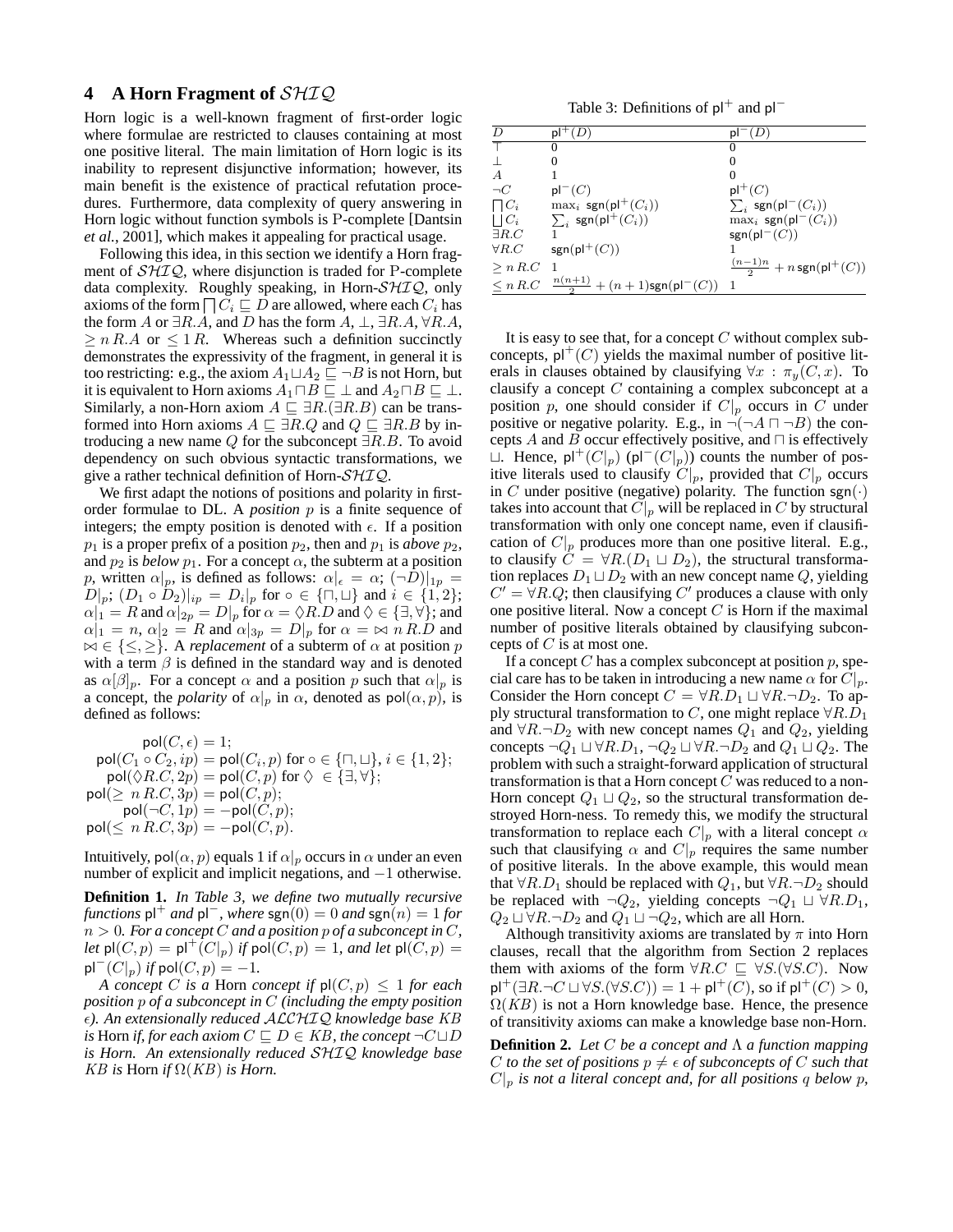$C|_q$  *is a literal concept. Then*  $Def(C)$  *is defined recursively as follows, where*  $\alpha = Q$  *if*  $\mathsf{pl}(C, p) > 0$ *, and*  $\alpha = \neg Q$  *if*  $\mathsf{pl}(C, p) = 0$ , with Q a new atomic concept, and  $\neg(\neg Q) = Q$ :

- Def $(C) = \{C\}$  *if*  $\Lambda(C) = \emptyset$ *, or*
- *if*  $\Lambda(C) \neq \emptyset$ , then choose some  $p \in \Lambda(C)$  and let

$$
\mathsf{Def}(C) = \left\{ \begin{matrix} \{ \neg \alpha \sqcup C|_p \} \cup \mathsf{Def}(C[\alpha]_p) & \text{if } \mathsf{pol}(C,p) = 1 \\ \{ \neg \alpha \sqcup \neg C|_p \} \cup \mathsf{Def}(C[\neg \alpha]_p) & \text{if } \mathsf{pol}(C,p) = -1 \end{matrix} \right.
$$

*Let*  $\text{Cls}(\varphi)$  *denote the set of clauses obtained by clausifying a formula*  $\varphi$  *in the standard way and let* 

$$
\mathsf{Cls}(C) = \bigcup_{D \in \mathsf{Def}(C)} \mathsf{Cls}(\forall x : \pi_y(D, x)).
$$

*For an* ALCHIQ *knowledge base* KB*,* Ξ(KB) *is the smallest set of clauses such that: (i) for each role name*  $R \in N_{R_a}$ ,  $\text{Cls}(\pi(R)) \subseteq \Xi(KB)$ ; (ii) for each RBox or ABox axiom  $\alpha$  in KB,  $\mathsf{Cls}(\pi(\alpha)) \subseteq \Xi(KB)$ ; (iii) for each TBox axiom  $C \sqsubseteq D$ *in KB*,  $\text{Cls}(\neg C \sqcup D) \subseteq \Xi(KB)$ .

By [Nonnengart and Weidenbach, 2001],  $\forall x : \pi_y(C, x)$ and  $\bigwedge_{D \in \mathsf{Def}(C)} \forall x : \pi_y(D, x)$  are equisatisfiable, so  $\Xi(KB)$ and  $\pi(KB)$  are equisatisfiable as well.

#### **Lemma 2.** *For a Horn-*SHIQ *knowledge base* KB*, each clause from* Ξ(KB) *contains at most one positive literal.*

*Proof.* We first show the following property (\*): for a Horn concept  $C$ , all concepts in  $\text{Def}(C)$  are Horn concepts. The proof is by induction on the recursion depth in Def. The induction base for  $\Lambda(C) = \emptyset$  is obvious. Consider an application of  $Def(C)$ , where C is a Horn concept and p a position of a subconcept of C, such that  $C|_p$  is not a literal concept and, for each position q below p,  $C|_q$  is a literal concept. Observe that in all cases, we have  $p^{+}(\alpha) = p(C, p)$  and  $\mathsf{pl}^+(\neg \alpha) = 1 - \mathsf{pl}(C, p)$ . We now consider two cases, depending on  $\text{pol}(C, p)$ :

- pol $(C, p) = 1$ . Now we have  $\mathsf{pl}^+(\neg \alpha \sqcup C|_p) =$  $\mathsf{p} \mathsf{l}^+ (\neg \alpha) + \mathsf{p} \mathsf{l}^+ (C|_{p}) = \mathsf{p} \mathsf{l}^+ (\neg \alpha) + \mathsf{p} \mathsf{l} (C, p) = 1.$  Furthermore,  $\mathsf{pl}(C, p) = \mathsf{pl}(C[\alpha]_p, p)$ , so  $C[\alpha]_p$  is Horn.
- pol $(C, p) = -1$ . Now we have  $\mathsf{pl}^+(\neg \alpha \sqcup \neg C|_p) =$  $\mathsf{p}\mathsf{l}^+(\neg\alpha) + \mathsf{p}\mathsf{l}^-(C|_p) = \mathsf{p}\mathsf{l}^+(\neg\alpha) + \mathsf{p}\mathsf{l}(C,p) = 1.$  Furthermore,  $\mathsf{pl}(C,p) = \mathsf{pl}(C[\neg \alpha]_p, p)$ , so  $C[\neg \alpha]_p$  is Horn.

Hence, each application of the operator Def decomposes a Horn concept  $C$  into two simpler Horn concepts, so  $(*)$  holds. Furthermore, for each  $C|_p$  or  $\neg C|_p$  in the definition of Def, each immediate subconcept is a literal.

For  $D \in \text{Def}(C)$ , by definition of  $\pi$  from Table 1, it is easy to see that  $\mathsf{pl}^+(D)$  gives the maximal number of positive literals occurring in a clause from  $\text{Cls}(\forall x : \pi_y(D, x))$ . Thus, if C is a Horn concept, all clauses from  $\text{Cls}(\tilde{C})$  contain at most one positive literal. Finally, clauses obtained by translating RBox and ABox axioms of  $\Omega(KB)$  also contain at most one positive literal.  $\Box$ 

As stated by the following lemma, a basic superposition inference, when applied to Horn premises, produces a Horn conclusion. The full proof of the lemma is given in [Hustadt *et al.*, 2004a].

### **Lemma 3.** *If all premises of an inference by basic superposition contain at most one positive literal, then inference conclusions also contain at most one positive literal.*

*Proof.* (*Sketch*) Consider a resolution inference with clauses  $A \vee C$  and  $\neg B \vee D$ , where all literals in C are negative and at most one literal in  $D$  is positive. Obviously, the number  $Def(C) = \begin{cases} {\{\neg \alpha \sqcup C | p\}} \cup Def(C[\alpha]_p) & if pol(C, p) = 1 \\ {\{\neg \alpha \sqcup \neg C | 1\}} \cup Def(C[\neg \alpha]_p) & if pol(C, p) = 1 \end{cases}$  of positive literals in the conclusion  $C\sigma \lor D\sigma$  is equal to the number of positive literals in  $D$ . Similarly, consider a paramodulation inference from a clause  $s \approx t \vee C$  into a clause  $A \vee D$ , where all literals in C and D are negative. Obviously, the conclusion  $A\sigma[t\sigma]_p \vee C\sigma \vee D\sigma$  has only one positive literal. Similar considerations hold for a paramodulation into a negative literal. П

> By Lemma 2 and 3, if  $KB$  is a Horn- $\mathcal{SHIQ}$  knowledge base, then  $DD(KB)$  is a non-disjunctive program. This is enough for the following result:

> **Theorem 3.** *For* KB *an extensionally reduced Horn knowledge base in any logic between* ALC *and* SHIQ*, deciding* KB (un)satisfiability, and deciding whether  $KB \models (\neg)C(a)$ *with*  $|C|$  *bounded, is* P-complete in  $|A|$ *.*

> *Proof.* Membership in P is a consequence of the fact that  $DD(KB)$  is a non-disjunctive program, whose satisfiability can be checked in polynomial time [Dantsin *et al.*, 2001].

> For hardness, consider the well-known P-complete problem of deciding whether a path from a node  $a_1$  to a node  $a_n$  in a graph G exists [Papadimitriou, 1993]. For a graph  $G$ , let  $KB_G$  be a knowledge base containing the assertions  $edge(a, b)$  and  $edge(b, a)$  for each edge  $\langle a, b \rangle$  in G, the axioms  $C(a_1)$  and  $\neg C(a_n)$ , and the TBox axiom  $C \sqsubseteq \forall edge.C.$ Obviously,  $a_1$  is reachable from  $a_n$  if and only if  $KB_G$  is unsatisfiable, thus implying P-completeness of unsatisfiability checking. The other inference problems can be reduced to unsatisfiability as usual. П

### **5 Discussion**

To better understand the results from the previous two sections, we contrast them with well-known results for (disjunctive) datalog [Dantsin *et al.*, 2001]. Since datalog has been successfully applied in practice, this analysis gives interesting insights into the practical applicability of DLs.

Interestingly, the data complexity of datalog variants and of corresponding SHIQ fragments coincide. Namely, without disjunctions, a  $\mathcal{SHIQ}$  knowledge base and a datalog program always have at most one model, which can be computed in polynomial time. With disjunctions, several models are possible, and this must be dealt with using reasoning-by-cases. Intuitively, one needs to "guess" a model, which increases data complexity to NP.

The key difference between datalog and DLs is revealed by considering the effects that various parameters have on the complexity. For a datalog program P and a ground atom  $\alpha$ , checking whether  $P \models \alpha$  can be performed in time  $\mathcal{O}(|P|^v)$ , where  $v$  is the maximal number of distinct variables in a rule of P [Vardi, 1995]. Namely, the problem can be solved by grounding  $P$ , i.e. by replacing, in each rule of  $P$ , all variables with individuals from  $P$  in all possible ways. The size of the